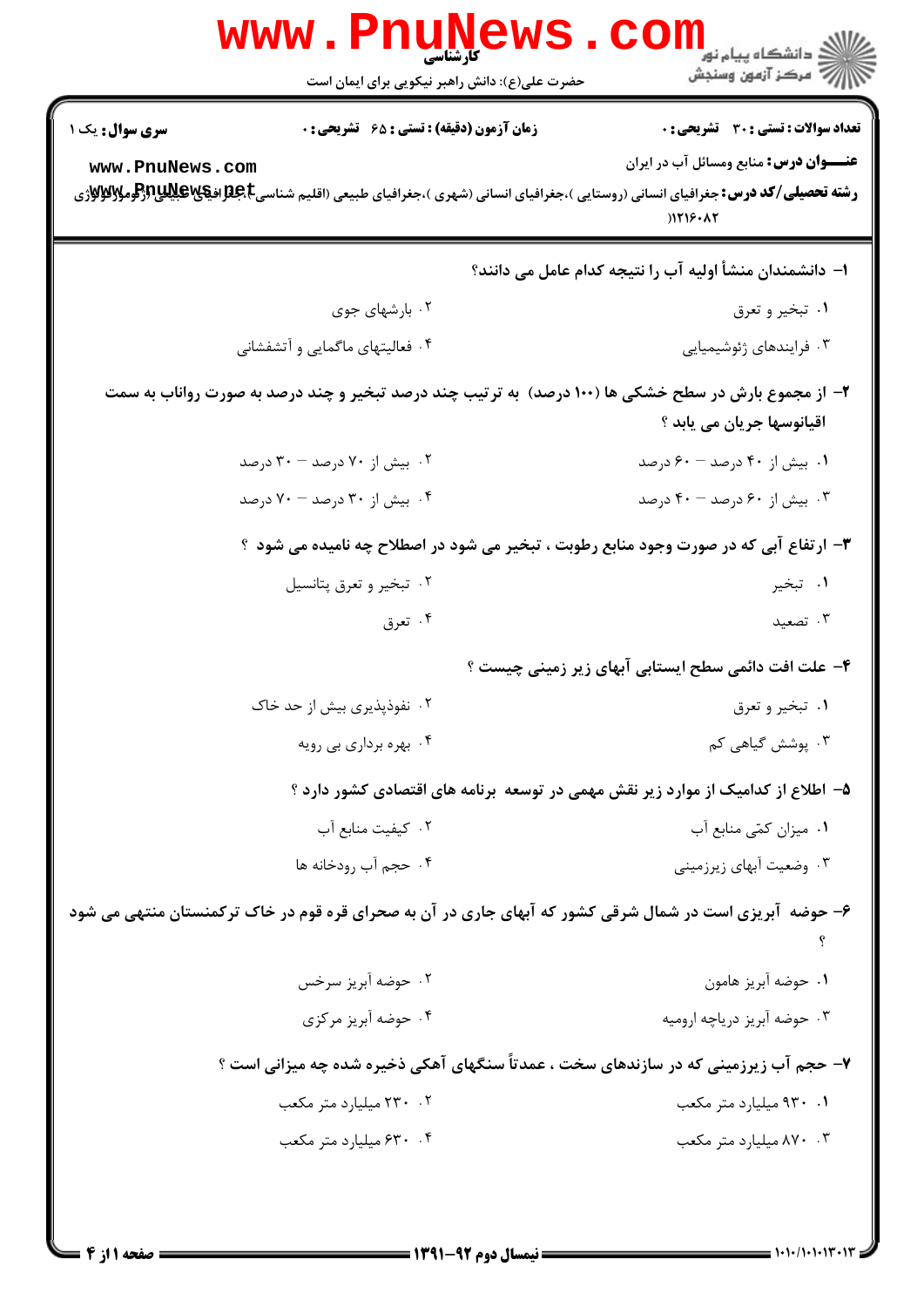|                                   | <b>WWW.FNUNET</b><br>حضرت علی(ع): دانش راهبر نیکویی برای ایمان است                                                                                                                                                                     |                                                                         | الاه دانشگاه پيام نور<br>۱۳۶۷ مرکز آزمون وسنجش                                                                                                                                                                                                                                                                                                                                                                        |
|-----------------------------------|----------------------------------------------------------------------------------------------------------------------------------------------------------------------------------------------------------------------------------------|-------------------------------------------------------------------------|-----------------------------------------------------------------------------------------------------------------------------------------------------------------------------------------------------------------------------------------------------------------------------------------------------------------------------------------------------------------------------------------------------------------------|
| سری سوال: ۱ یک                    | زمان آزمون (دقیقه) : تستی : ۶۵ گشریحی : ۰                                                                                                                                                                                              |                                                                         | <b>تعداد سوالات : تستی : 30 ٪ تشریحی : 0</b>                                                                                                                                                                                                                                                                                                                                                                          |
| www.PnuNews.com                   | <b>رشته تحصیلی/کد درس:</b> جغرافیای انسانی (روستایی )،جغرافیای انسانی (شهری )،جغرافیای طبیعی (اقلیم شناسیCبهایاللهای استان بایجهای استان و تاریخ<br>مسیحه استان استان استان استانی از استانی (روستایی )،جغرافیای انسانی (شهری )،جغرافی | 1719.AT(                                                                | <b>عنـــوان درس:</b> منابع ومسائل آب در ایران                                                                                                                                                                                                                                                                                                                                                                         |
|                                   | ۸– سیلهای مخرب ناشی از بارشهای شدید در مناطق پرشیب کوهستانی در نتیجه چه عاملی به وقوع می پیوندد ؟                                                                                                                                      |                                                                         |                                                                                                                                                                                                                                                                                                                                                                                                                       |
|                                   | ۰۲ شکل حوضه آبریز                                                                                                                                                                                                                      |                                                                         | ٠١ خصوصيات حوضه آبريز                                                                                                                                                                                                                                                                                                                                                                                                 |
|                                   | ۰۴ وضعیت زمین شناسی منطقه                                                                                                                                                                                                              |                                                                         | ۰۳ دستکاریهای بشر                                                                                                                                                                                                                                                                                                                                                                                                     |
|                                   |                                                                                                                                                                                                                                        | ۹- شاخه اصلی رودخانه «سفید رود» کدامیک از رودخانه های زیر است ؟         |                                                                                                                                                                                                                                                                                                                                                                                                                       |
| ۰۴ قزل اوزن                       | ۰۳ شاهرود                                                                                                                                                                                                                              | ۰۲ هراز میباشد.                                                         | ۰۱ ارس                                                                                                                                                                                                                                                                                                                                                                                                                |
|                                   | +۱- کدام رودخانه بخشی از مرز مشترک ایران و ترکمنستان است و از کوههای هزار مسجد سرچشمه می گیرد ؟                                                                                                                                        |                                                                         |                                                                                                                                                                                                                                                                                                                                                                                                                       |
| ۰۴ تجن                            | ای کا تکا $\sim$ . ۳                                                                                                                                                                                                                   | ۰۲ ارس                                                                  | ۰۱ اترک                                                                                                                                                                                                                                                                                                                                                                                                               |
|                                   | 11- آن بخش از جریان رودخانه ها که حاصل زهکشی از منابع آب زیرزمینی است را چه می گویند ؟                                                                                                                                                 |                                                                         |                                                                                                                                                                                                                                                                                                                                                                                                                       |
| ۰۴ هیدروگراف واحد                 | ۰۳ جريان پايه                                                                                                                                                                                                                          |                                                                         |                                                                                                                                                                                                                                                                                                                                                                                                                       |
|                                   | ۱۲– این رودخانه پس از ورود به جلگه خوزستان مسیرش به طرف مغرب تغییر می کند و به باتلاقهای هورالعظیم ختم می شود؟                                                                                                                         |                                                                         |                                                                                                                                                                                                                                                                                                                                                                                                                       |
| ۰۴ رود کرخه                       | ۰۳ رود کارون                                                                                                                                                                                                                           | ۰۲ رود مارون                                                            | ۰۱ رود مند                                                                                                                                                                                                                                                                                                                                                                                                            |
|                                   | ۱۳- در این حوضه آبریز طول بیشتر رودها نسبتاً کم است و رودخانه ای زرینه رود و آجای چای در آن جریان دارند ؟                                                                                                                              |                                                                         |                                                                                                                                                                                                                                                                                                                                                                                                                       |
|                                   | ۰۲ حوضه آبریز دریاچه ارومیه                                                                                                                                                                                                            |                                                                         | ٠١. حوضه آبريز هامون                                                                                                                                                                                                                                                                                                                                                                                                  |
|                                   | ۰۴ حوضه آبریز مرکزی                                                                                                                                                                                                                    |                                                                         | ۰۳ حوضه آبریز سرخس                                                                                                                                                                                                                                                                                                                                                                                                    |
|                                   | ۱۴- پر آبترین رودخانه در این حوضه، رود کُر است که حجم جریان متوسط سالانه آن به ۷۲۰ میلیون متر مکعب می رسد ؟                                                                                                                            |                                                                         |                                                                                                                                                                                                                                                                                                                                                                                                                       |
| ۰۲ حوضه آبریز هامون               |                                                                                                                                                                                                                                        | ۰۱ حوضه آبریز کویرهای مرکزی                                             |                                                                                                                                                                                                                                                                                                                                                                                                                       |
|                                   | ۰۴ حوضه آبریز دریاچه بختگان                                                                                                                                                                                                            |                                                                         | ۰۳ حوضه آبریز گاوخونی                                                                                                                                                                                                                                                                                                                                                                                                 |
|                                   |                                                                                                                                                                                                                                        | ۱۵– رودخانه های دائمی پر آب در کشور ما بیشتر در چه مناطقی جریان دارند ؟ |                                                                                                                                                                                                                                                                                                                                                                                                                       |
| ۰۲ شرق کوههای زاگرس و البرز جنوبی |                                                                                                                                                                                                                                        | ۰۱ شرق کوههای زاگرس و شمال کوههای البرز                                 |                                                                                                                                                                                                                                                                                                                                                                                                                       |
|                                   | ۰۴ شمال کوههای البرز و سواحل خلیج فارس                                                                                                                                                                                                 | ۰۳ غرب کوههای زاگرس و شمال کوههای البرز                                 |                                                                                                                                                                                                                                                                                                                                                                                                                       |
|                                   | ۱۶- در کشور ما چه مقدار از جریانهای سطحی به وسیله سدهای مخزنی ذخیره می شوند ؟                                                                                                                                                          |                                                                         |                                                                                                                                                                                                                                                                                                                                                                                                                       |
| ۴ .<br>حدود <mark>2</mark>        | ۳ .<br>حدود <del>4</del>                                                                                                                                                                                                               | $\frac{1}{3}$ حدود $\frac{1}{3}$                                        |                                                                                                                                                                                                                                                                                                                                                                                                                       |
| = صفحه 2 از 4                     |                                                                                                                                                                                                                                        | ــــــــــــــــــــ نیمسال دوم ۹۲-۱۳۹۱ ــــــ                          | $\frac{1}{1-\frac{1}{1-\frac{1}{1-\frac{1}{1-\frac{1}{1-\frac{1}{1-\frac{1}{1-\frac{1}{1-\frac{1}{1-\frac{1}{1-\frac{1}{1-\frac{1}{1-\frac{1}{1-\frac{1}{1-\frac{1}{1-\frac{1}{1-\frac{1}{1-\frac{1}{1-\frac{1}{1-\frac{1}{1-\frac{1}{1-\frac{1}{1-\frac{1}{1-\frac{1}{1-\frac{1}{1-\frac{1}{1-\frac{1}{1-\frac{1}{1-\frac{1}{1-\frac{1}{1-\frac{1}{1-\frac{1}{1-\frac{1}{1-\frac{1}{1-\frac{1}{1-\frac{1}{1-\frac{1$ |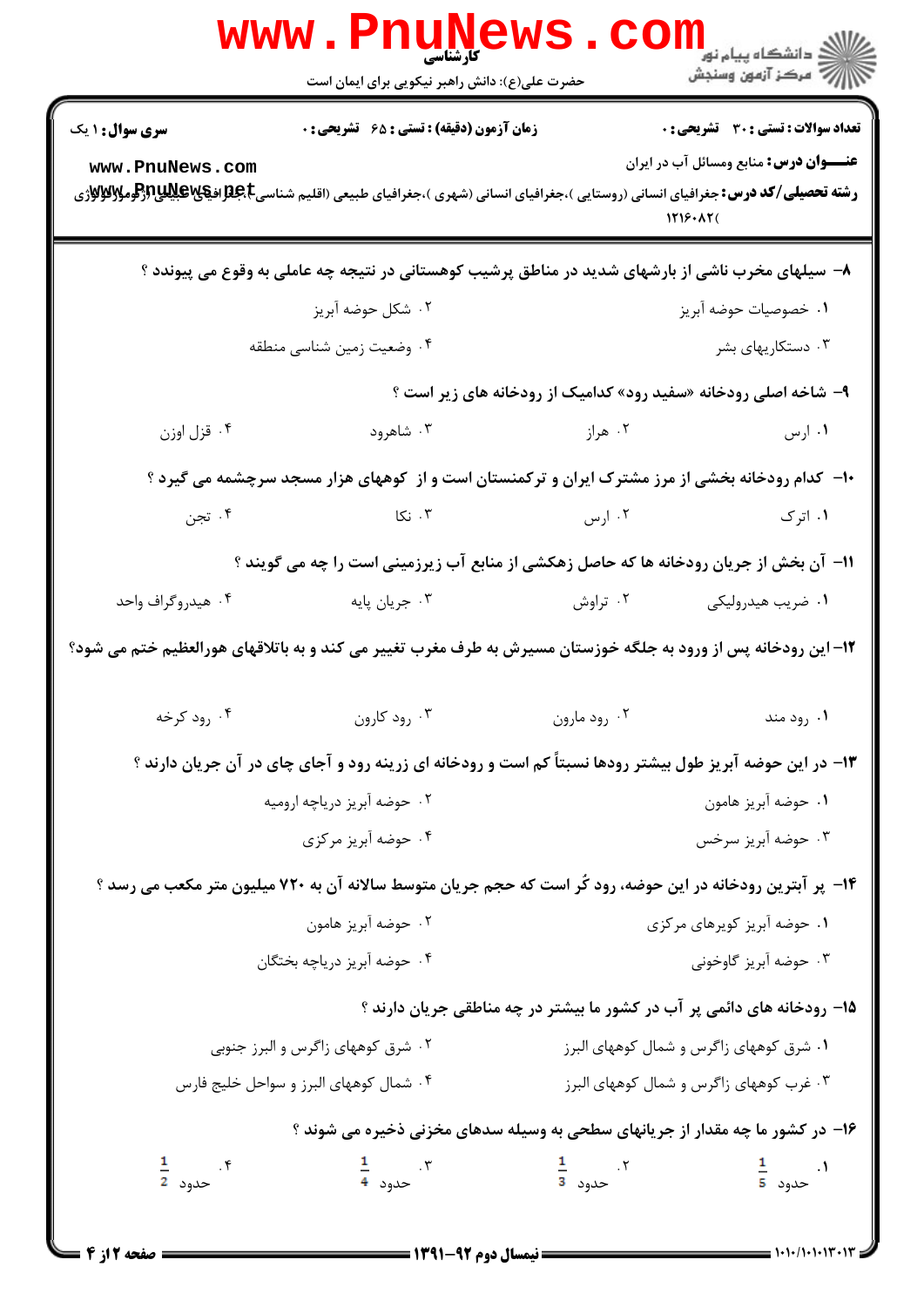|                                                                                                                                                              | <b>WWW.FNUNEWS</b><br>کارشناسی<br>حضرت علی(ع): دانش راهبر نیکویی برای ایمان است |                                                                                            |                                                           |
|--------------------------------------------------------------------------------------------------------------------------------------------------------------|---------------------------------------------------------------------------------|--------------------------------------------------------------------------------------------|-----------------------------------------------------------|
| <b>سری سوال :</b> ۱ یک                                                                                                                                       | <b>زمان آزمون (دقیقه) : تستی : 65 گشریحی : 0</b>                                |                                                                                            | تعداد سوالات : تستي : 30 ٪ تشريحي : 0                     |
| www.PnuNews.com<br><b>رشته تحصیلی/کد درس:</b> جغرافیای انسانی (روستایی )،جغرافیای انسانی (شهری )،جغرافیای طبیعی (اقلیم شناسیCبهایاتشان بالایاترایومالایاترای |                                                                                 |                                                                                            | <b>عنـــوان درس:</b> منابع ومسائل آب در ایران<br>1719.AT( |
|                                                                                                                                                              |                                                                                 | ۱۷- ً سدهای ارس ، زرینه رود ، لار و گلپایگان از کدام انواع سدها می باشند ؟                 |                                                           |
| ۰۴ سد قوسی                                                                                                                                                   | ۰۳ سد پایه دار                                                                  | ۰۲ سد بتونی                                                                                | ۰۱ سد خاکی                                                |
|                                                                                                                                                              |                                                                                 | ۱۸- بررسی کدامیک از عوامل زیر قبل از احداث سد اهمیت فوق العاده ای دارد ؟                   |                                                           |
|                                                                                                                                                              | ۰۲ بررسی توپوگرافی محل سد                                                       |                                                                                            | ۰۱ بررسی شرایط اقلیمی                                     |
|                                                                                                                                                              | ۰۴ انتخاب نوع سد و طراحی ساختمان آن                                             |                                                                                            | ۰۳ ارزيابي خطرات زمين لرزه                                |
|                                                                                                                                                              |                                                                                 | ۱۹- استفاده از بادشکنها در اطراف مخازن و دریاچه سدها به چه منظوری است ؟                    |                                                           |
|                                                                                                                                                              | ۰۲ جلوگیری از فرسایش                                                            |                                                                                            | ۰۱ جلوگیری از سرریز آب                                    |
|                                                                                                                                                              | ۰۴ کاهش تبخیر از مخازن                                                          |                                                                                            | ۰۳ کاهش نشت آب از مخازن سدها                              |
|                                                                                                                                                              |                                                                                 | +۲- کدامیک از بخشهای زیر بیشترین حجم آب تولیدی در کشور را به مصرف می رساند ؟               |                                                           |
| ۰۴ معدن                                                                                                                                                      | ۰۳ کشاورزی                                                                      | ۰۲ مصارف شخصی                                                                              | ۰۱ صنعت                                                   |
|                                                                                                                                                              |                                                                                 | <b>۲۱</b> – منشأ اصلی آبهای زیرزمینی کدام یک از موارد زیر است ؟                            |                                                           |
|                                                                                                                                                              | ۰۲ جریانهای سطحی                                                                |                                                                                            | ۰۱ بارشهای جوی                                            |
|                                                                                                                                                              | ۰۴ دریاچه ها                                                                    |                                                                                            | ۰۳ آب با منشأ ماگمایی و آتشفشانی                          |
|                                                                                                                                                              |                                                                                 | <b>۲۲-</b> به « قابلیت عبور آب از سنگ » اصطلاحاً چه می گویند ؟                             |                                                           |
| ۰۴ ضریب عبور جریان                                                                                                                                           | ۰۳ تخلخل                                                                        | ۰۲ نفوذپذیری                                                                               | ۰۱ آبدهی ویژه                                             |
|                                                                                                                                                              |                                                                                 | ۲۳- وقتی چاهی تا سطح لایه های آبدار آزاد حفر شود ، تراز آب در چاه در واقع نمایانگر چیست ؟  |                                                           |
| ۰۴ گراديان هيدروليک                                                                                                                                          | ۰۳ آبدهی ویژه                                                                   | ۰۲ سطح پیزومتریک                                                                           | ٠١ سطح ايستابي                                            |
|                                                                                                                                                              |                                                                                 | ۲۴- اولین قدم در شناخت آبهای زیرزمینی شامل چه بررسی ها و اطلاعاتی می شود ؟                 |                                                           |
|                                                                                                                                                              | ۰۲ بررسی ها و اطلاعات لرزه شناسی                                                |                                                                                            | ٠١. بررسي ها و اطلاعات جغرافيايي                          |
|                                                                                                                                                              | ۰۴ بررسی ها و اطلاعات زمین شناسی                                                |                                                                                            | ۰۳ بررسی ها و اطلاعات ژئوفیزیکی                           |
|                                                                                                                                                              |                                                                                 | <b>۲۵- روش « ژئوالکتریک» جزء کدامیک از روشهای مطالعه و اکتشاف منابع آب زیر زمینی است ؟</b> |                                                           |
|                                                                                                                                                              | ۰۲ حفاریهای اکتشافی                                                             |                                                                                            | ٠١. مطالعات ژئوفيزيک سطحي                                 |
|                                                                                                                                                              | ۰۴ مطالعات زمین شناسی                                                           |                                                                                            | ۰۳ مطالعات ژئوشیمی                                        |
|                                                                                                                                                              |                                                                                 |                                                                                            |                                                           |